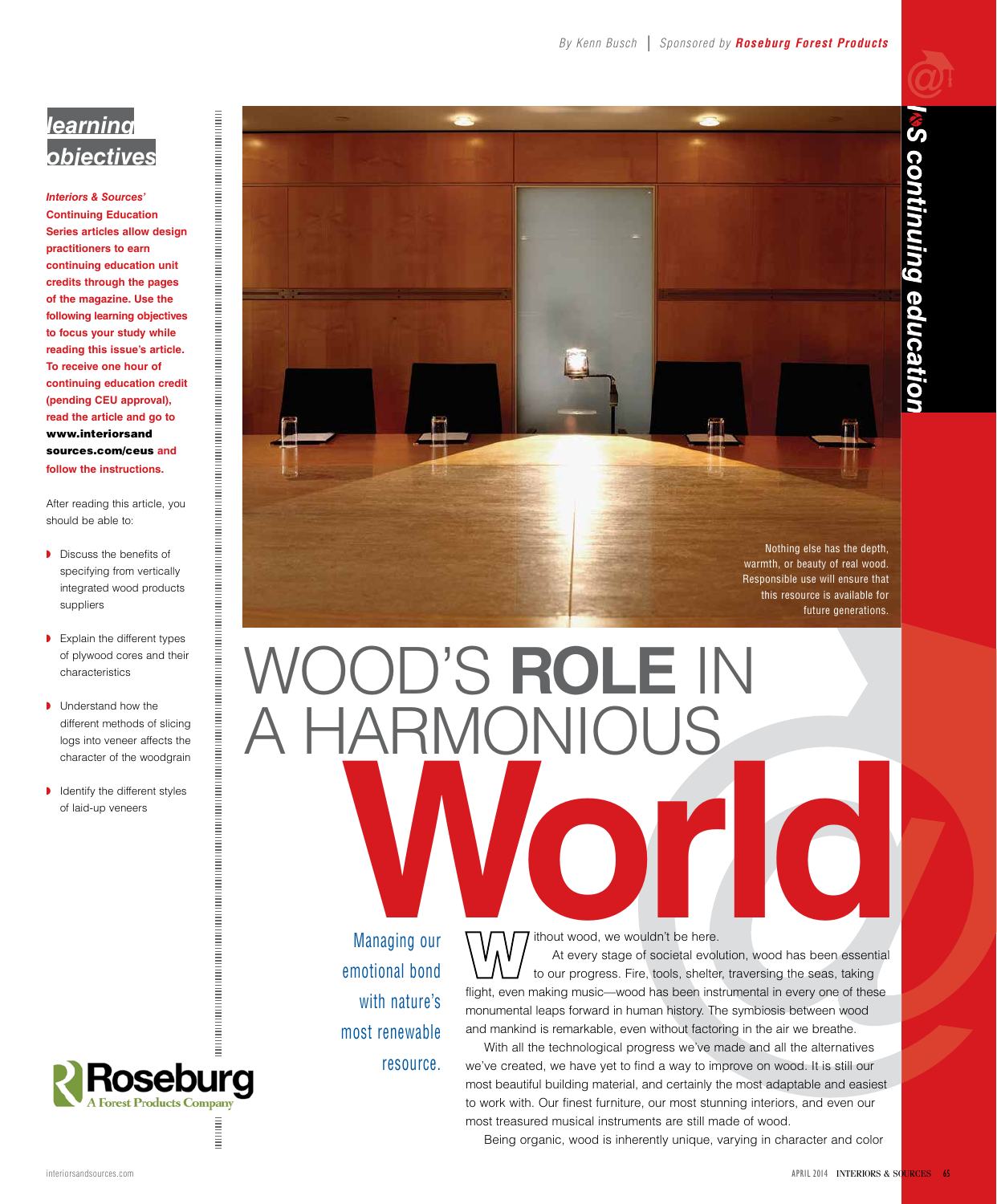even within the same species, depending on the climate and the soil in which the trees grow.

Over the centuries, man has found ways to tame wood's natural character, effectively domesticating this wild resource to yield a certain level of visual consistency, as well as high levels of performance predictability. In the end, though, you can take the wood out of the wild, but you can't take the wild out of the wood.

And that's exactly why we love it—but we must be careful not to love it too much.

#### **nothing else is wood**

If you're specifying wood for interiors or furniture, "the wood look" probably tops your list of selection criteria. Nothing else has the richness,

character, warmth, or depth of a wall made with finely finished cherry, or a conference table of clear mahogany.

There's a reason that over 90 percent of all laminate designs imitate wood, as does much of the luxury vinyl flooring on the market, and even a growing volume of ceramic tile products: wood is part of our history and our heritage, the living soul of our natural and built environments.

The most practical and responsible way to use fine woods in your projects is to specify hardwood plywood decorative panels. Offering the best of both worlds, hardwood plywood is a value-engineered alternative to solid wood that provides maximum yield by using surface-quality logs as veneers on veneer-core and composite substrates that utilize wood fiber that would otherwise be landfilled or burned.

Hardwood plywood products on the market today offer a range of environmental certifications and LEED benefits, depending on where the trees were grown and how they were harvested, processed, and converted to furniture or valueadded panels.

As you will see below, selecting the best hardwood plywood for your project requires not only an understanding of the materials themselves, but a high level of comfort with your sources of supply.

#### **stewardship, innovation and resource utilization**

In choosing your hardwood decorative panel supplier, you are in effect endorsing their treatment of the environment and their employees, as well as the vision of the role they play in the communities that host their production facilities and border their forestlands.

Logging and lumber operations are part of North America's industrial heritage, and are still the heart of rural communities in many states and provinces—or, were. Many lumber companies have gotten out of the business altogether, while others have sold out to corporate conglomerates, with predictable effects on the towns that once thrived around them.

These days, family-run companies that nurture their communities and maintain their own forests for the long-term health of the environment are few and far between. Luckily a few do remain, and they drive the industry with a deeper commitment to the future of their resources, the stability

of their workforces, and true product innovation.

Three characteristics exemplify traditionally operated, family-run lumber companies:

- **1.** Ownership and nurturing of their forests
- **2.** Vertical integration of sawmill, lumber, and panel operations
- **3.** The ability to adapt quickly to fluctuations in resources and market demands

The idea of intelligent forest management is not new. It doesn't take a rocket scientist to realize that if you don't plant trees after you harvest them, you'll soon run out of trees. But knowing up front that you can't wait 100-200 years for your seedlings to mature to "old-growth" size before you



need to harvest them will change your approach to resource management. Changes in construction methods and consumption trends play an important role as well.

As the post-WWII population and housing boom was ramping up, it became abundantly clear that our traditional reliance on solid wood for construction would soon decimate our forests. Smart mill owners quickly saw a mass market for a material that had been up until then a bit of a niche product: plywood.

Plywood panels were actually introduced nearly five decades earlier at the 1905 World's Fair in Portland, Ore. This wondrous new material was strong, flexible, workable, and made use of lower-quality wood that would have otherwise been considered waste. It was far more resistant than solid wood to cracking, shrinkage, twisting, and warping, and less expensive to manufacture. Laid up with waterproof adhesives, plywood soon made its name in the military, found in everything from troop barracks to fighter planes.

The huge spike in the demand for housing after WWII drove plywood mills into high gear. They streamlined the production process and began to refine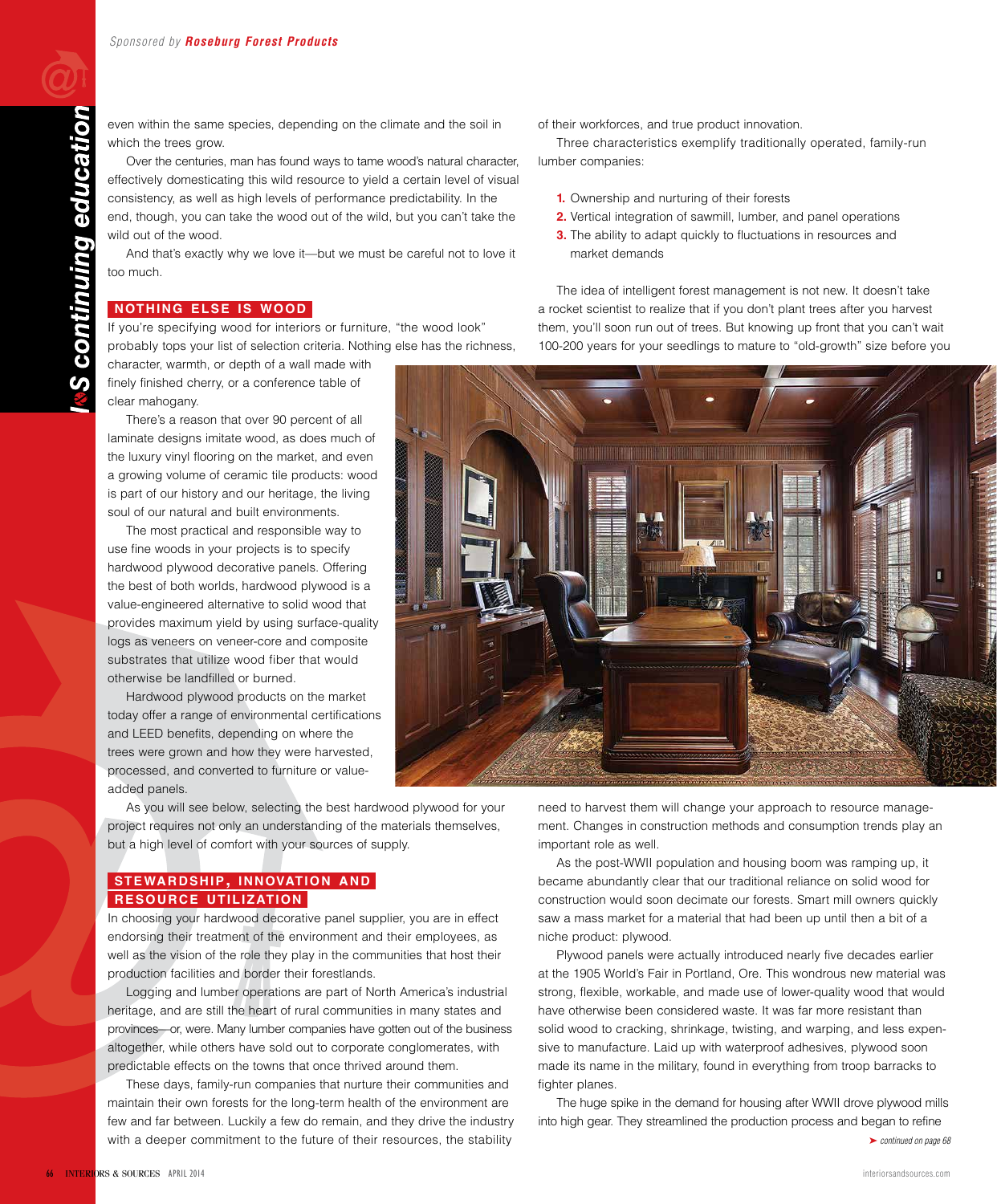# The**Beauty**of**Wood:** It's all in how you cut it

Every log actually consists of two kinds of wood. "Heartwood" is the non-active or dormant center of a tree, usually distinguishable from the outer portion by its darker color; "sapwood" is the lighter-colored living wood occurring in the outer portion of a tree. The veneers from these two parts of a log may look very different.

As you can see, the character of a woodgrain varies radically, depending on how the log is sliced into veneers:





#### **Rotary Slicing**  The entire log is cut or "peeled." It can yield full sheets of veneer with a broad grain pattern and no plain or

quarter-sliced appearance.





### **plain Slicing**

The half log, or flitch, is mounted with the heart side flat against the flitch table of the slicer. The slicing is done parallel to a line through the center of the log to produce a distinct figure.





#### **Rift Cut**

A cut angle of 15 degrees to the radius of the flitch is used to minimize the ray flake effect in oak.

#### 



#### **Quarter Slicing**

This method produces a series of stripes—straight in some woods, varied in others. A flake pattern is produced when slicing through medullary rays in some species, principally oak. Most species produce the same look as rift cut veneer.

Once cut, the way pieces of veneer are laid up and glued together will further affect the character of the finished panel:







#### **Whole Piece**

One single piece of veneer is used, with continuous grain characteristics running across the sheet.

#### **Slip Match**

Adjacent veneer sheets are joined side by side, same sides up, for a uniform grain pattern.

#### **Pleasing Match**

Veneers are matched by color or similarity, not necessarily by grain characteristics.

#### **Book Match**

Every other piece of adjacent veneer is turned over, resulting in identical, but opposing "mirror image" patterns.

#### **Random Match**

Veneers intentionally do not match at the joints, providing a casual effect.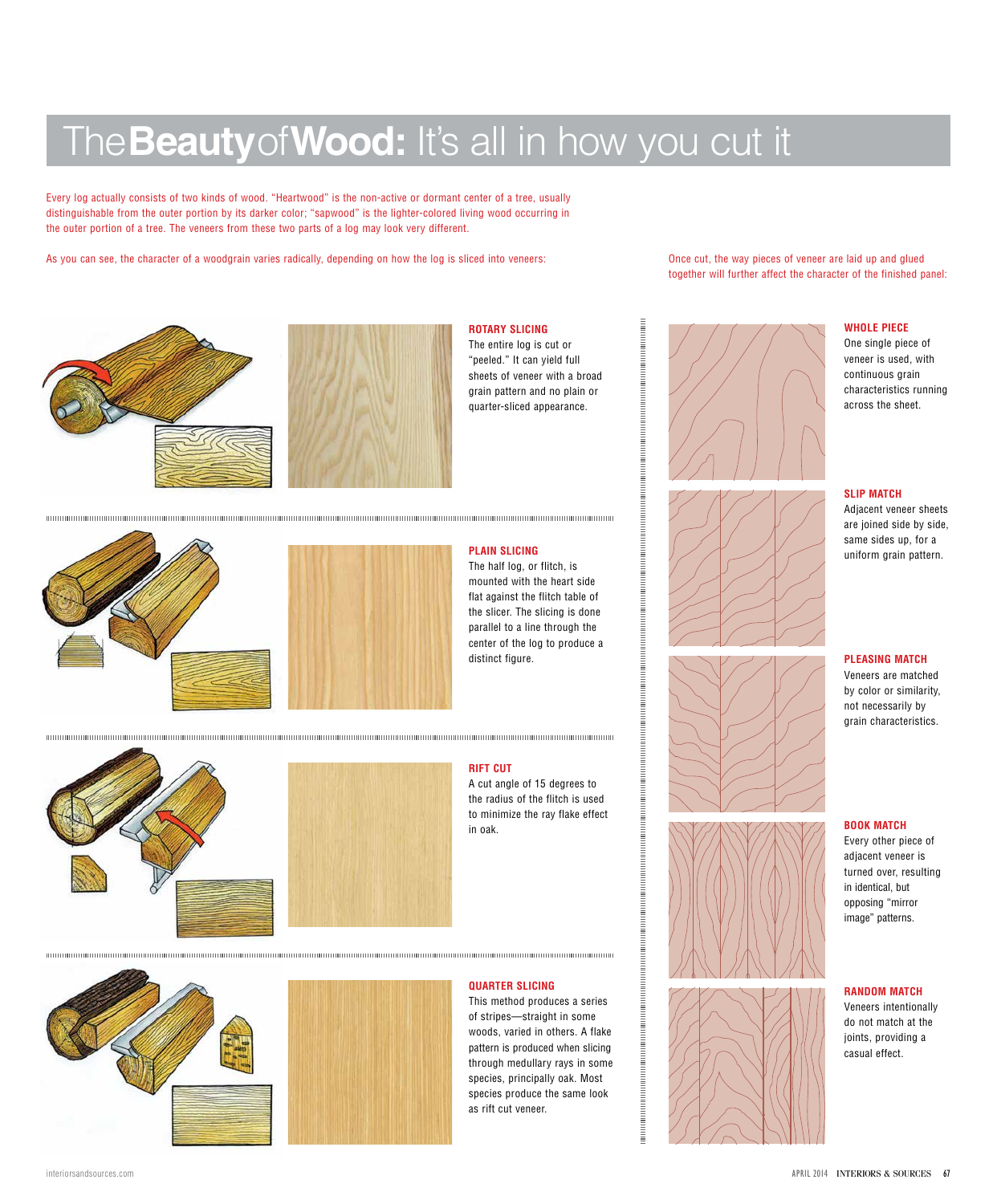➤ *continued from page 66*

these multi-ply panels for higher and more specific application demands.

By the 1970s, most of the larger old-growth logs had been harvested and the economy was starting to stumble, causing a further shake-out of old-school lumber companies. More forward-thinking manufacturers began refitting their mills to handle smaller logs. They also diversified, particularly into particleboard and medium-density fiberboard (MDF) composite panels made from the waste produced by sawmills and plywood plants that, again, would otherwise be landfilled or burned. The small amount of fiber left over was then used as biofuel to cogenerate power for production, reducing the need for fossil fuels and reducing landfill waste to nearly zero.

Engineers soon realized that these new composite panels could actually be incorporated into plywood panels for incredible stability, and that they represented an even more efficient use of wood fiber.

#### **core strength**

Early plywood began as a problem-solving exercise, because solid wood has issues.

Even when kiln-dried to a stable moisture content, treated, and painted, wood naturally wants to move when subjected to temperature and moisture changes and as it ages. In an environment built of many different pieces and maybe many different species, wood will struggle against itself, leading to warping, splitting, and popping joints.

By slicing logs into veneers, turning them 90 degrees against each other, and gluing them into a panel, you offset the natural stresses of wood and create a much more stable product. Generally, thicker veneers of lower-grade (less perfect) wood are used in the center. For furniture and architectural panels, face-grade decorative veneers are peeled from high-quality logs, which means fewer trees have to be harvested to create many more square feet of furniture and millwork surfaces with real wood.

Before we get into the most recent developments in core technology, a brief explanation of "softwoods" and "hardwoods" is necessary.

- ◗ "Hardwood" is the general term used to designate lumber or veneer produced from trees that lose their leaves in cold weather, and produce seeds with a covering.
- "Softwood" is produced from trees that are usually needle-bearing or coniferous, which keep their "leaves" year-round, and produce seeds without a covering.

These terms do not indicate hardness in the physical sense: Balsa wood is very soft, but is considered a hardwood; bristlecone pine is quite hard, but is considered a softwood.

#### **core options**

In choosing the best core for different applications, the main criteria are:

- Weight
- Surface smoothness (compatible with your face veneer and finish choices)
- Screw-holding strength

Different types of cores all carrying the same face veneer may be specified for different applications in a project as needed. Here's a look at some of the most common options. (All weights listed are approximate, and for ¾-inch thick, 4- by 8-foot sheets.)

**PARTICLEBOARD:** Very dimensionally stable and economical. It has a very smooth surface, reducing the risk of telegraphing through thin face veneers. Typically an engineered composition of recycled and recovered wood fiber meeting Eco-Certified Composite (ECC) panel



requirements. Its consistent core improves edge profiling and machining characteristics. Requires edge treatment. Weighs 93 pounds.

**CFC VENEER:** Combination fiber cores (CFCs) have thin MDF crossbands (the layer just below the face veneer) over softwood veneer inner plies. The MDF provides an ultra-smooth surface to reduce telegraphing through the face, while the veneer inner plies maintain the strength

and screw-holding power of a veneer core panel. This option is recommended for high-end veneers, as well as for transaction or writing surfaces because of the hardness of the MDF layers below the face veneer. Requires edge treatment. Weighs 75 pounds.

**Multi-Ply:** A premium-quality multi-layer veneer core panel constructed of nearly void-free, uniform birch veneer. This allhardwood core produces an attractive, uniform edge for those requiring an exposed edge finish. Often used for drawer sides, this panel is also



**MDF:** Makes for a very smooth, consistent panel. This is a great substrate for highend veneers and applications where routing and shaping are required. Weighs 100 pounds, the heaviest of the core options.

**VENEER:** Constructed using inner plies composed of Western softwoods. Veneer core panels are lightweight, dimensionally stable, and have excellent screwholding capacity. Weighs 63 pounds, the lightest of the core options.

**Hardwood Crossband Veneer:** Combines

the smooth finish of a hardwood veneer crossband beneath the face and back with the strength and durability of Western softwood veneer inner plies. Together they create an excellent hardwood plywood panel that is smoother and



has less potential for core telegraphing. Weighs 65 pounds.

While most traditional wood glues are made with formaldehyde, some hardwood plywood suppliers offer core materials made with no-added urea formaldehyde (NAUF) adhesive systems. Many also use only Forest Stewardship Council (FSC) certified wood, as well as ECC particleboard and MDF.



continuing education